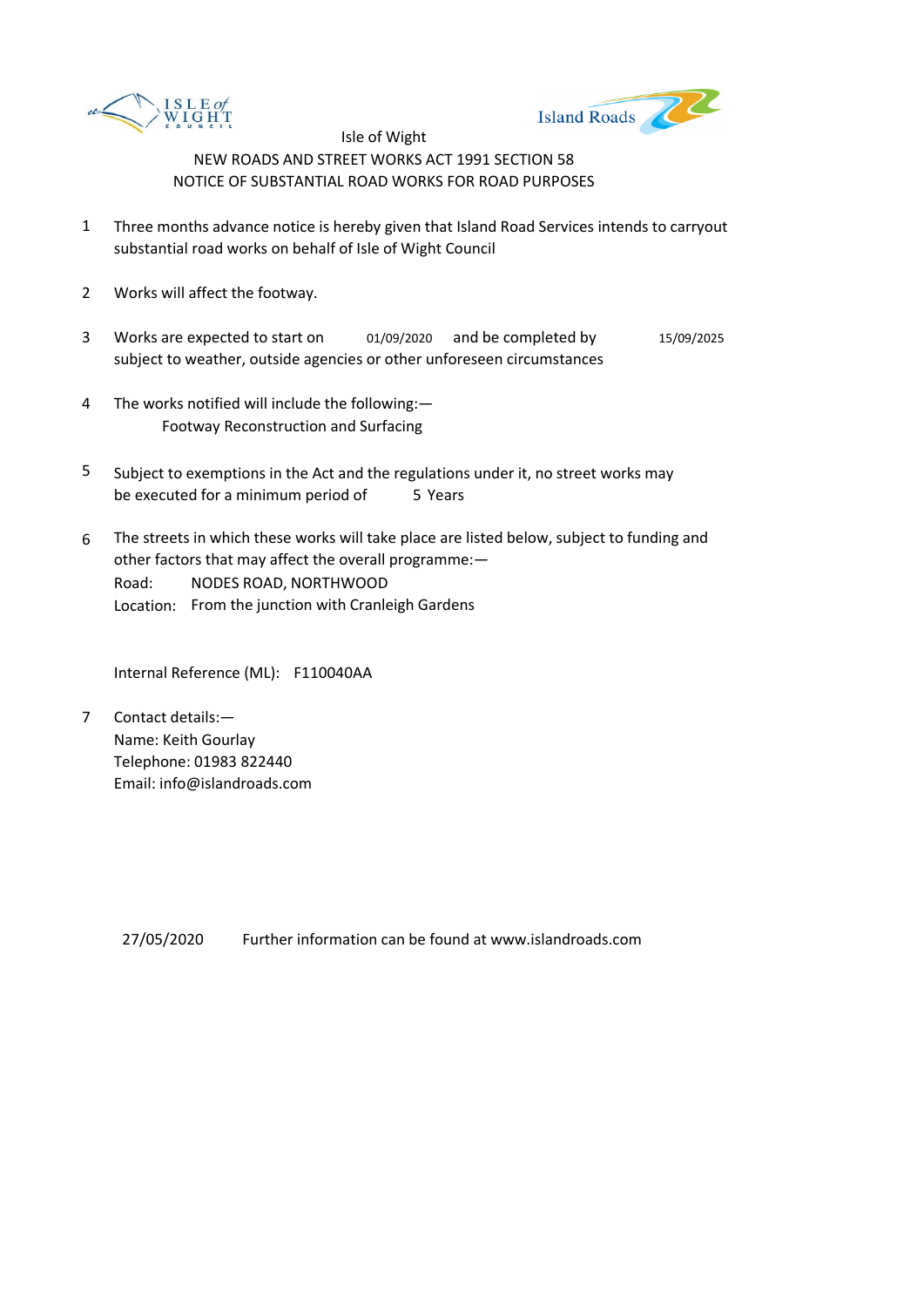



- 1 Three months advance notice is hereby given that Island Road Services intends to carryout substantial road works on behalf of Isle of Wight Council
- 2 Works will affect the footway.
- 3 Works are expected to start on  $01/09/2020$  and be completed by  $15/09/2025$ subject to weather, outside agencies or other unforeseen circumstances
- 4 The works notified will include the following:— Footway Reconstruction and Surfacing
- 5 be executed for a minimum period of 5 Years Subject to exemptions in the Act and the regulations under it, no street works may
- 6 Road: Location: From York Avenue to Beatrice Avenue The streets in which these works will take place are listed below, subject to funding and other factors that may affect the overall programme:— VICTORIA GROVE, EAST COWES

Internal Reference (ML): F130033A

7 Contact details:— Name: Keith Gourlay Telephone: 01983 822440 Email: info@islandroads.com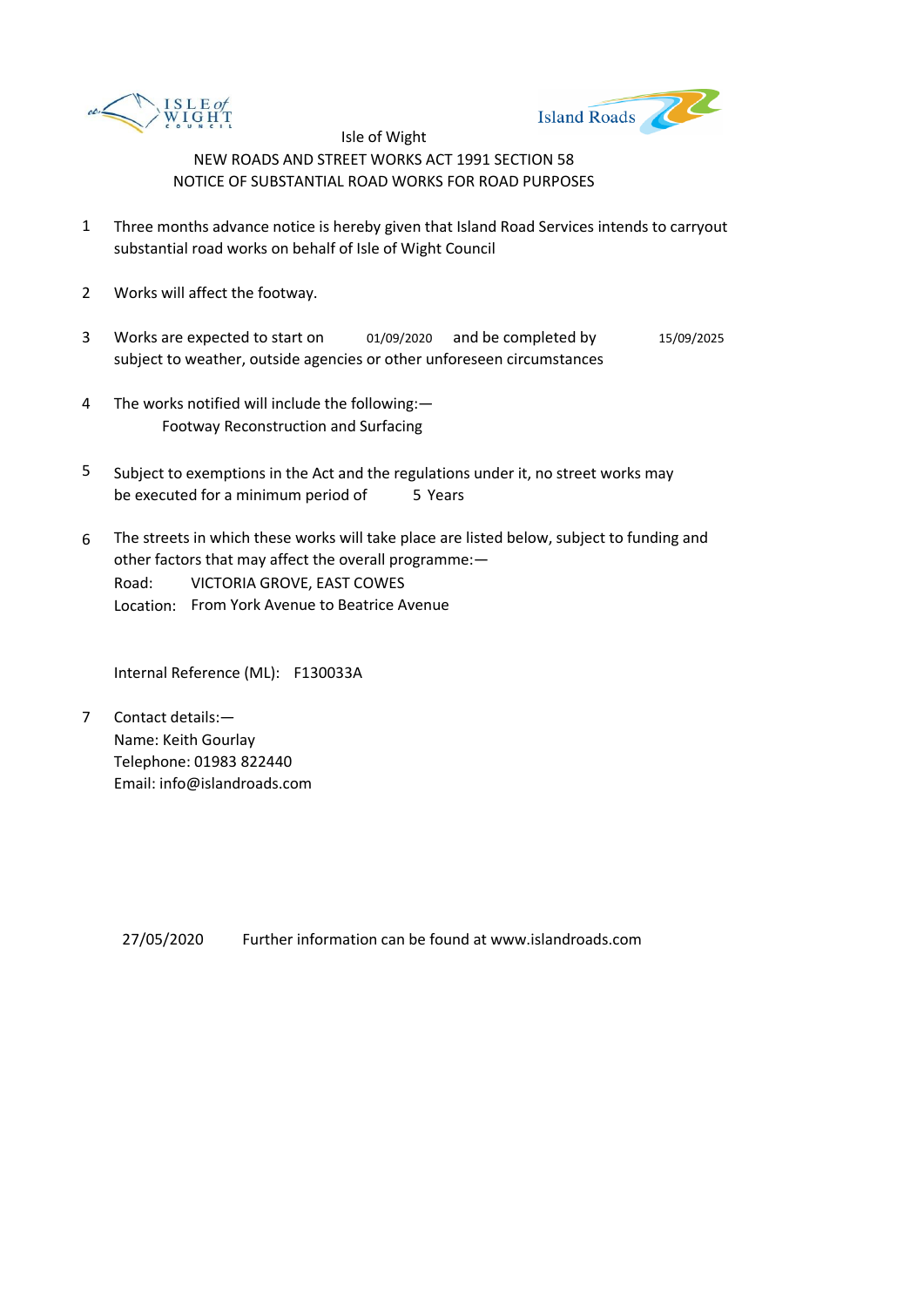



- 1 Three months advance notice is hereby given that Island Road Services intends to carryout substantial road works on behalf of Isle of Wight Council
- 2 Works will affect the footway.
- 3 Works are expected to start on  $01/09/2020$  and be completed by  $15/09/2025$ subject to weather, outside agencies or other unforeseen circumstances
- 4 The works notified will include the following:— Footway Reconstruction and Surfacing
- 5 be executed for a minimum period of 5 Years Subject to exemptions in the Act and the regulations under it, no street works may
- 6 Road: Location: From the junction with Baring Road 248m west The streets in which these works will take place are listed below, subject to funding and other factors that may affect the overall programme:— TUTONS HILL, COWES

Internal Reference (ML): F130095A

7 Contact details:— Name: Keith Gourlay Telephone: 01983 822440 Email: info@islandroads.com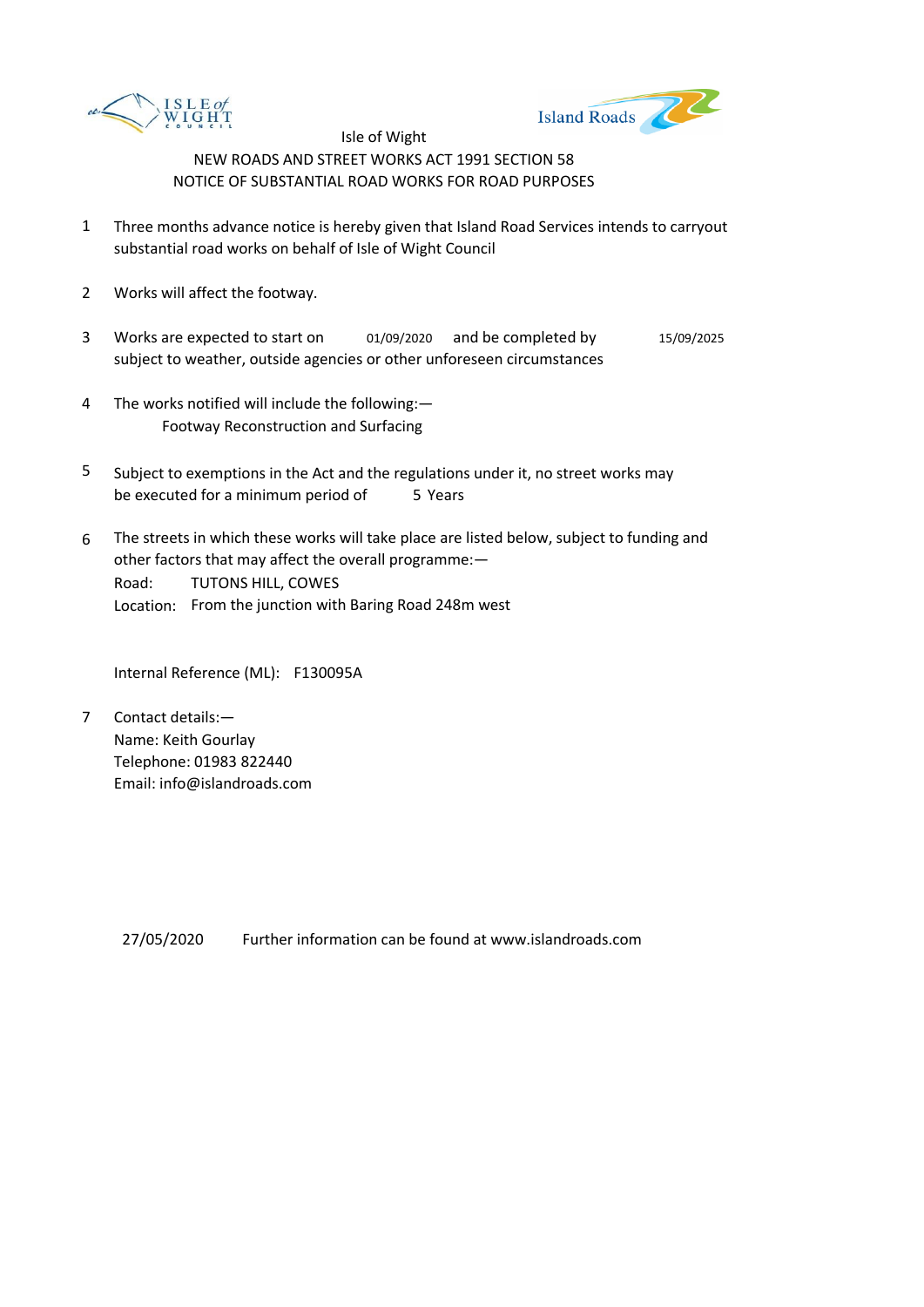



- 1 Three months advance notice is hereby given that Island Road Services intends to carryout substantial road works on behalf of Isle of Wight Council
- 2 Works will affect the footway.
- 3 Works are expected to start on  $01/09/2020$  and be completed by  $15/09/2025$ subject to weather, outside agencies or other unforeseen circumstances
- 4 The works notified will include the following:— Footway Reconstruction and Surfacing
- 5 be executed for a minimum period of 5 Years Subject to exemptions in the Act and the regulations under it, no street works may
- 6 Road: Location: From the junction with Place Road 200m east The streets in which these works will take place are listed below, subject to funding and other factors that may affect the overall programme:— THREE GATES ROAD, NORTHWOOD

Internal Reference (ML): F140105A

7 Contact details:— Name: Keith Gourlay Telephone: 01983 822440 Email: info@islandroads.com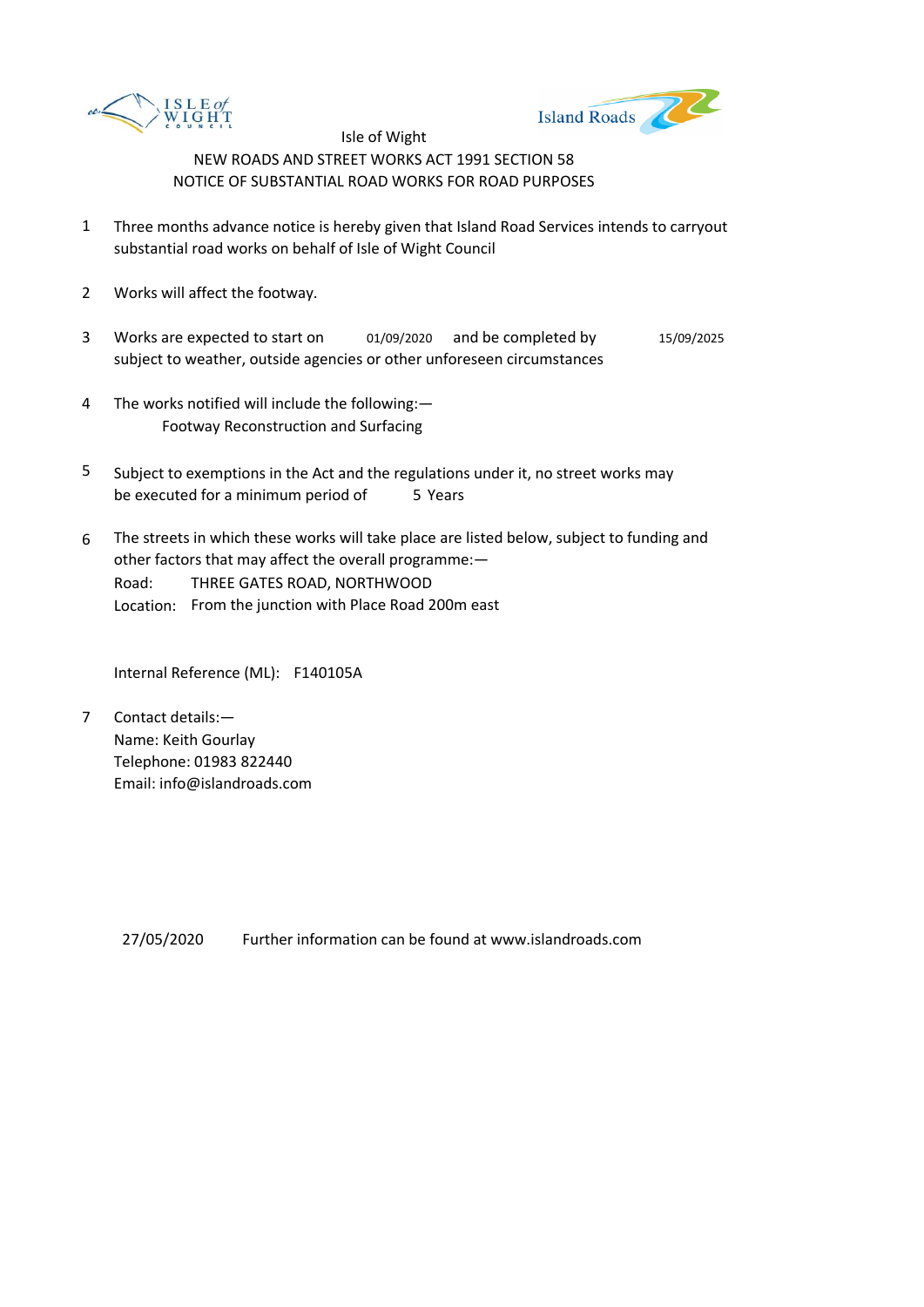



- 1 Three months advance notice is hereby given that Island Road Services intends to carryout substantial road works on behalf of Isle of Wight Council
- 2 Works will affect the footway.
- 3 Works are expected to start on  $01/09/2020$  and be completed by  $15/09/2025$ subject to weather, outside agencies or other unforeseen circumstances
- 4 The works notified will include the following:— Footway Reconstruction and Surfacing
- 5 be executed for a minimum period of 5 Years Subject to exemptions in the Act and the regulations under it, no street works may
- 6 Road: Location: From Upper Morrgreen Road to Alexandra Road The streets in which these works will take place are listed below, subject to funding and other factors that may affect the overall programme:— BELLVUE ROAD, COWES

Internal Reference (ML): F140185A

7 Contact details:— Name: Keith Gourlay Telephone: 01983 822440 Email: info@islandroads.com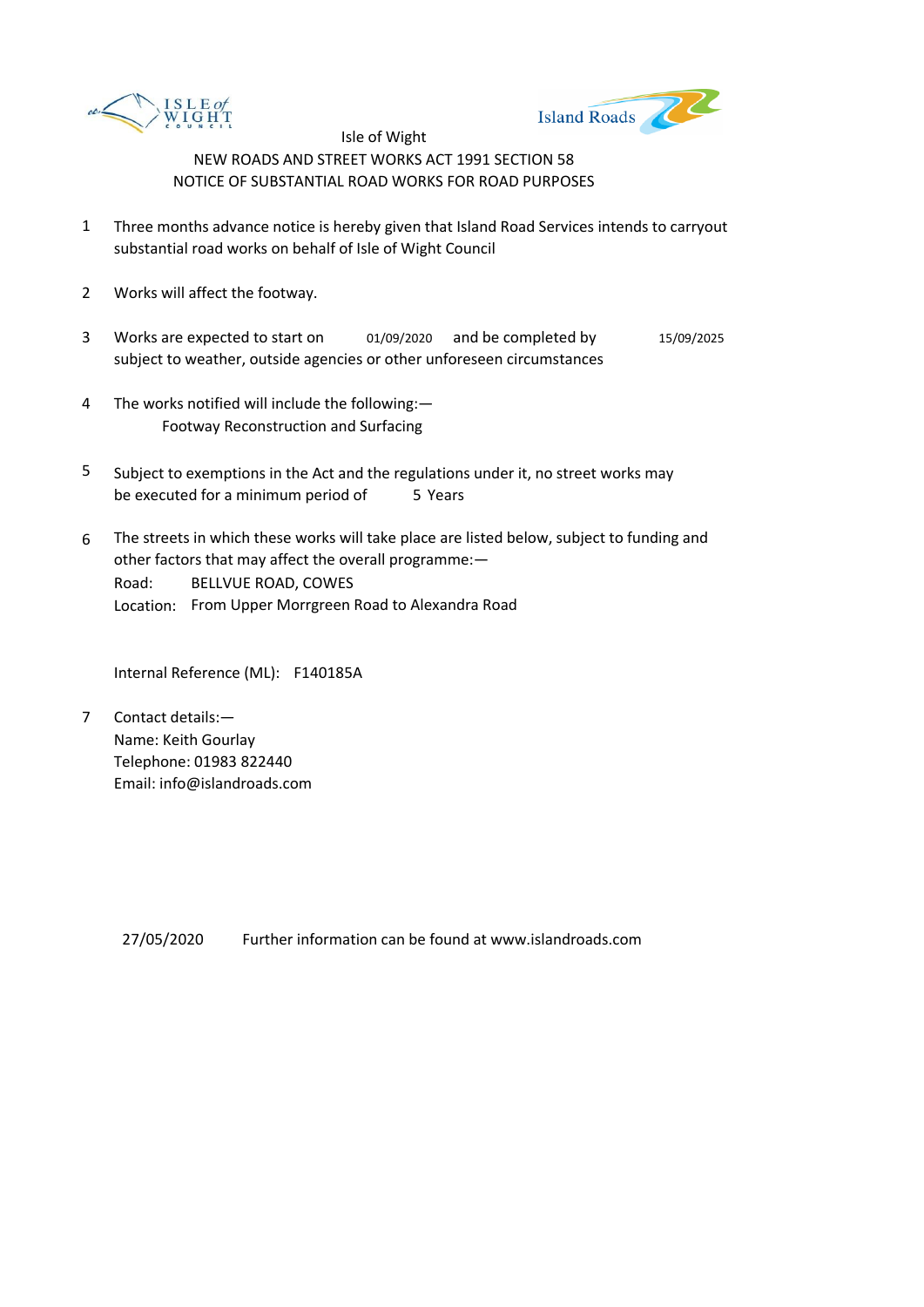



- 1 Three months advance notice is hereby given that Island Road Services intends to carryout substantial road works on behalf of Isle of Wight Council
- 2 Works will affect the footway.
- 3 Works are expected to start on  $01/09/2020$  and be completed by  $15/09/2025$ subject to weather, outside agencies or other unforeseen circumstances
- 4 The works notified will include the following:— Footway Reconstruction and Surfacing
- 5 be executed for a minimum period of 5 Years Subject to exemptions in the Act and the regulations under it, no street works may
- 6 Road: Location: From Mill Hill Road to Newport Road The streets in which these works will take place are listed below, subject to funding and other factors that may affect the overall programme:— BELLVUE ROAD, COWES

Internal Reference (ML): F140187A

7 Contact details:— Name: Keith Gourlay Telephone: 01983 822440 Email: info@islandroads.com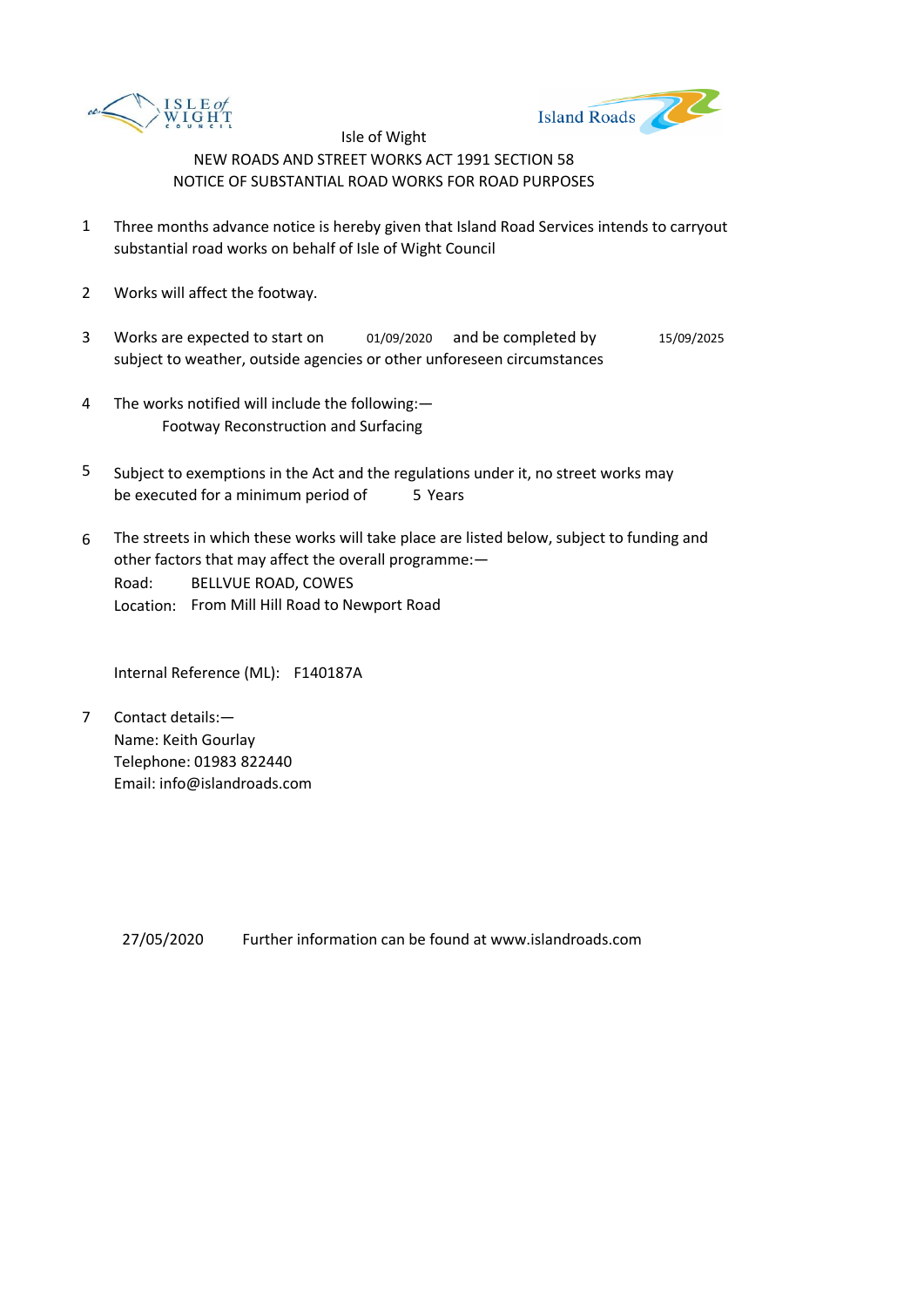



- 1 Three months advance notice is hereby given that Island Road Services intends to carryout substantial road works on behalf of Isle of Wight Council
- 2 Works will affect the footway.
- 3 Works are expected to start on  $01/09/2020$  and be completed by  $15/09/2025$ subject to weather, outside agencies or other unforeseen circumstances
- 4 The works notified will include the following:— Footway Reconstruction and Surfacing
- 5 be executed for a minimum period of 5 Years Subject to exemptions in the Act and the regulations under it, no street works may
- 6 Road: Location: Entire length from the junction with Bellevue Road 289m to Victoria Road The streets in which these works will take place are listed below, subject to funding and other factors that may affect the overall programme:— FELLOWS ROAD, COWES

Internal Reference (ML): F140190A

7 Contact details:— Name: Keith Gourlay Telephone: 01983 822440 Email: info@islandroads.com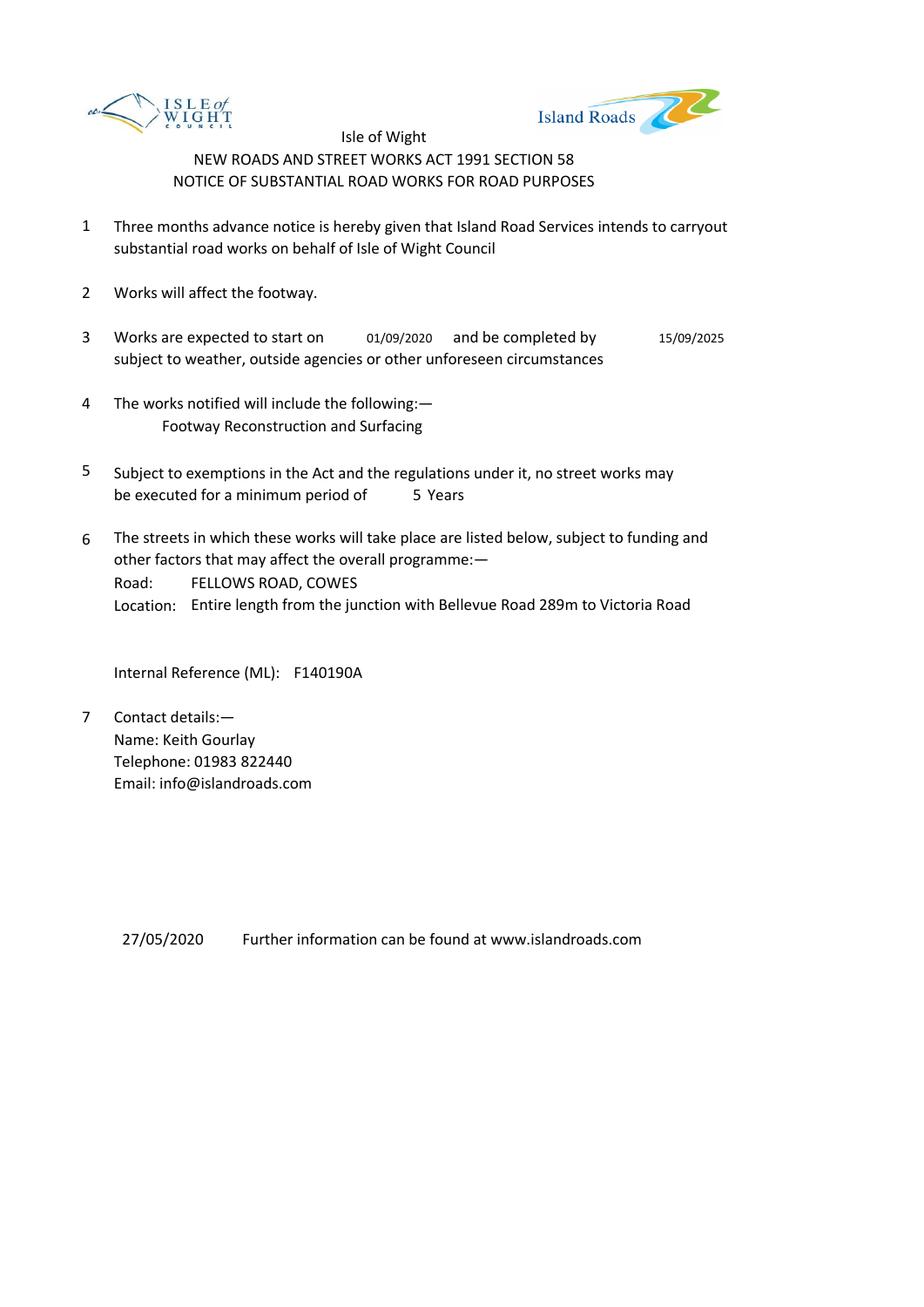



- 1 Three months advance notice is hereby given that Island Road Services intends to carryout substantial road works on behalf of Isle of Wight Council
- 2 Works will affect the footway.
- 3 Works are expected to start on  $01/09/2020$  and be completed by  $15/09/2025$ subject to weather, outside agencies or other unforeseen circumstances
- 4 The works notified will include the following:— Footway Reconstruction and Surfacing
- 5 be executed for a minimum period of 5 Years Subject to exemptions in the Act and the regulations under it, no street works may
- 6 Road: Location: From the junction with Smithards Lane 231m south to Milton Road The streets in which these works will take place are listed below, subject to funding and other factors that may affect the overall programme:— TENNYSON ROAD, COWES

Internal Reference (ML): F140219A

7 Contact details:— Name: Keith Gourlay Telephone: 01983 822440 Email: info@islandroads.com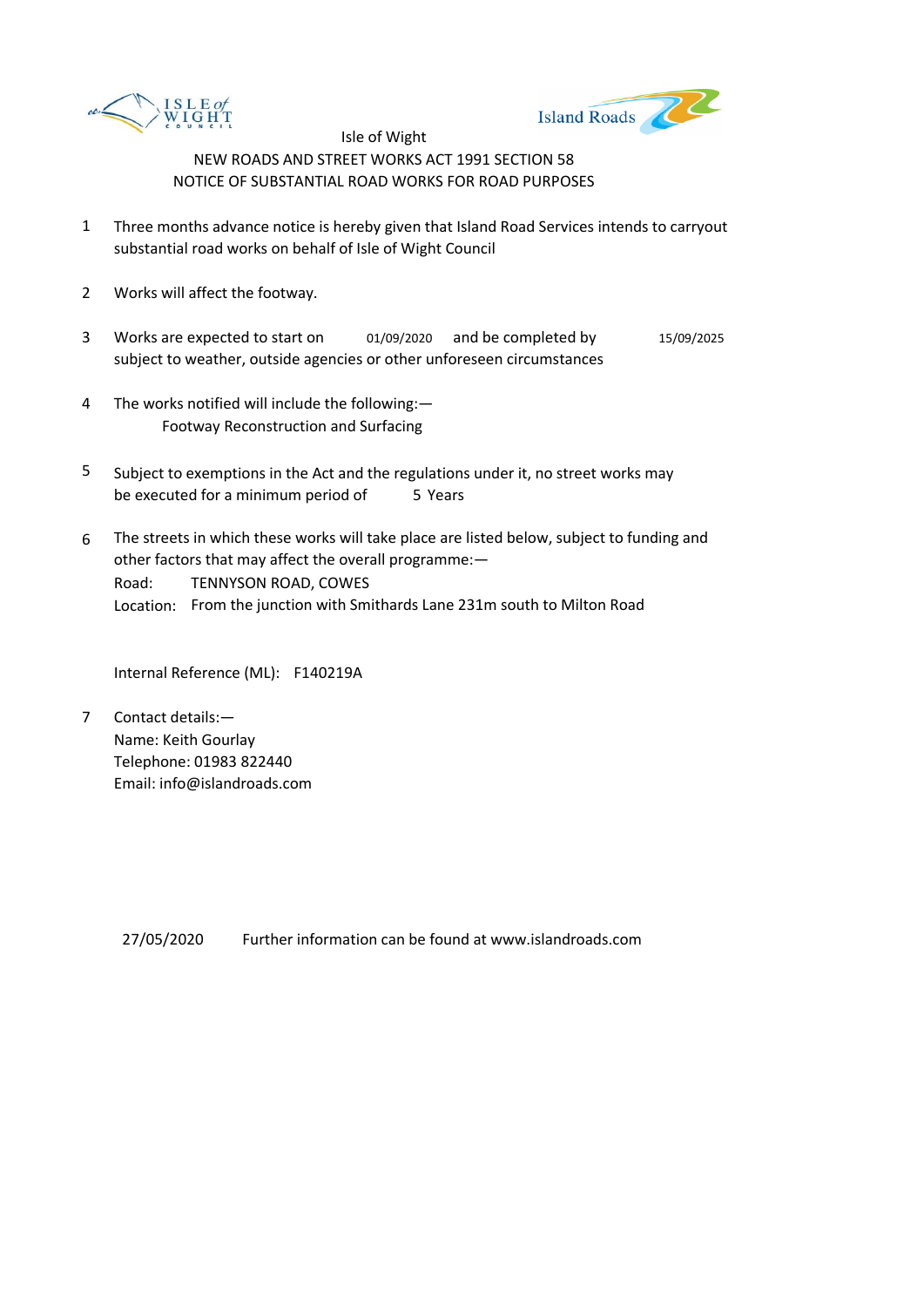



- 1 Three months advance notice is hereby given that Island Road Services intends to carryout substantial road works on behalf of Isle of Wight Council
- 2 Works will affect the footway.
- 3 Works are expected to start on  $01/09/2020$  and be completed by  $15/09/2025$ subject to weather, outside agencies or other unforeseen circumstances
- 4 The works notified will include the following:— Footway Reconstruction and Surfacing
- 5 be executed for a minimum period of 5 Years Subject to exemptions in the Act and the regulations under it, no street works may
- 6 Road: Location: Entire length from the junction with Arctic Road 325m south The streets in which these works will take place are listed below, subject to funding and other factors that may affect the overall programme:— PELHAM ROAD, COWES

Internal Reference (ML): F140222A

7 Contact details:— Name: Keith Gourlay Telephone: 01983 822440 Email: info@islandroads.com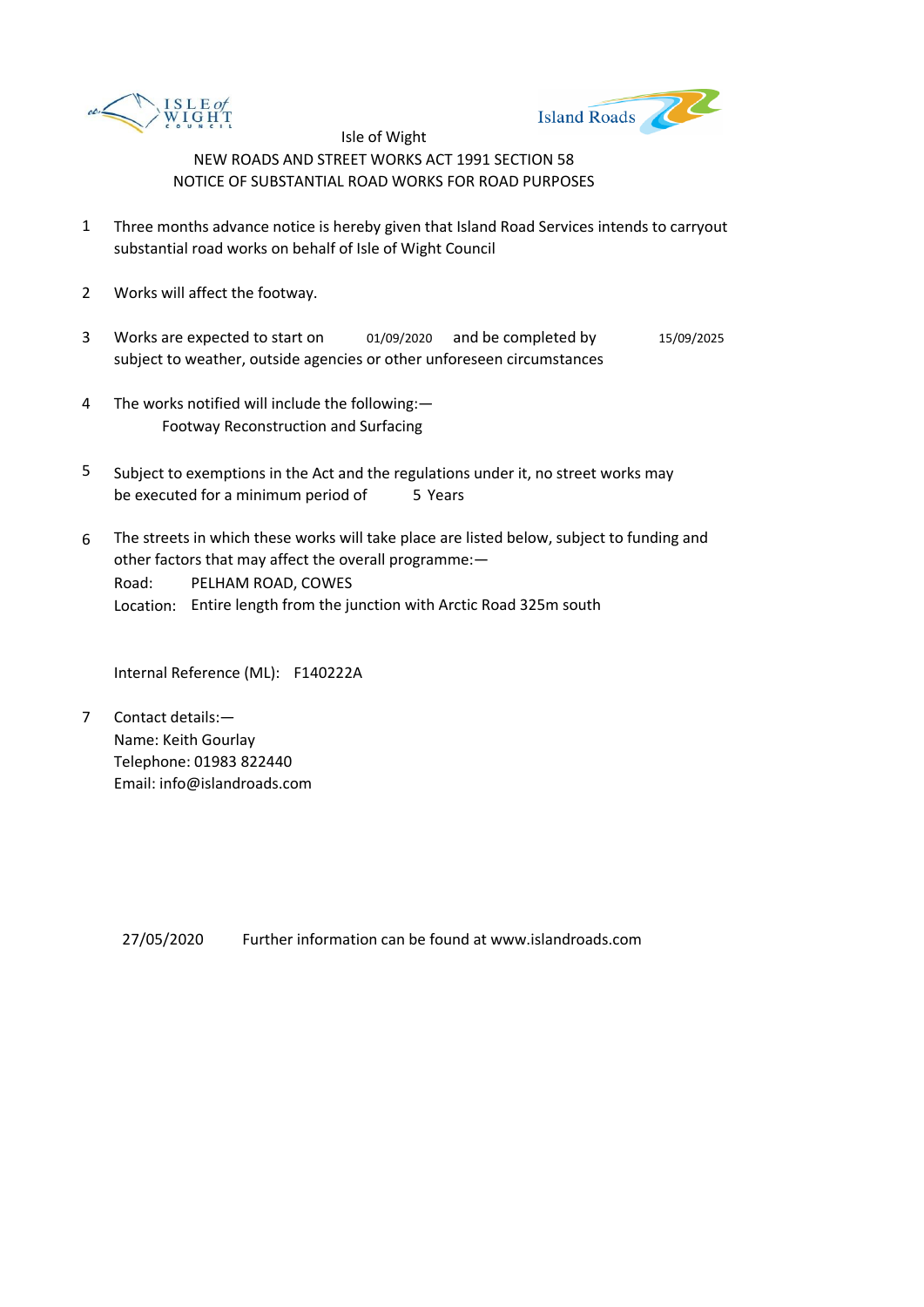



- 1 Three months advance notice is hereby given that Island Road Services intends to carryout substantial road works on behalf of Isle of Wight Council
- 2 Works will affect the footway.
- 3 Works are expected to start on  $01/09/2020$  and be completed by  $15/09/2025$ subject to weather, outside agencies or other unforeseen circumstances
- 4 The works notified will include the following:— Footway Reconstruction and Surfacing
- 5 be executed for a minimum period of 5 Years Subject to exemptions in the Act and the regulations under it, no street works may
- 6 Road: Location: Entire length from the junction with Mill Hill Road 148m north to Beckford Road The streets in which these works will take place are listed below, subject to funding and other factors that may affect the overall programme:— WESTHILL ROAD, COWES

Internal Reference (ML): F140331A

7 Contact details:— Name: Keith Gourlay Telephone: 01983 822440 Email: info@islandroads.com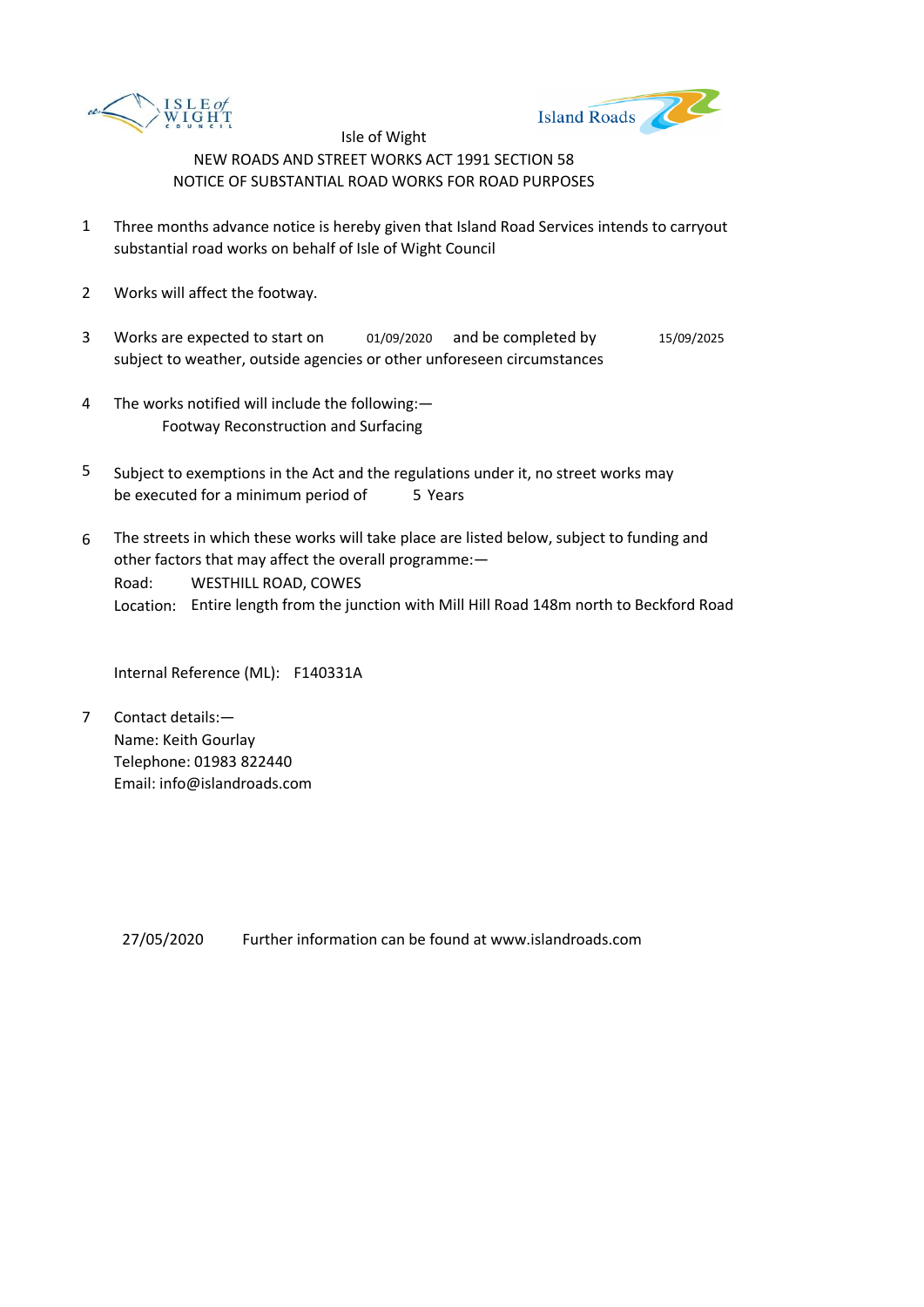



- 1 Three months advance notice is hereby given that Island Road Services intends to carryout substantial road works on behalf of Isle of Wight Council
- 2 Works will affect the footway.
- 3 Works are expected to start on  $01/09/2020$  and be completed by  $15/09/2025$ subject to weather, outside agencies or other unforeseen circumstances
- 4 The works notified will include the following:— Footway Reconstruction and Surfacing
- 5 be executed for a minimum period of 5 Years Subject to exemptions in the Act and the regulations under it, no street works may
- 6 Road: Location: Entire length 70m southeast from the junction with Pallance Road The streets in which these works will take place are listed below, subject to funding and other factors that may affect the overall programme:— WOODSIDE CLOSE, NORTHWOOD

Internal Reference (ML): F160385A

7 Contact details:— Name: Keith Gourlay Telephone: 01983 822440 Email: info@islandroads.com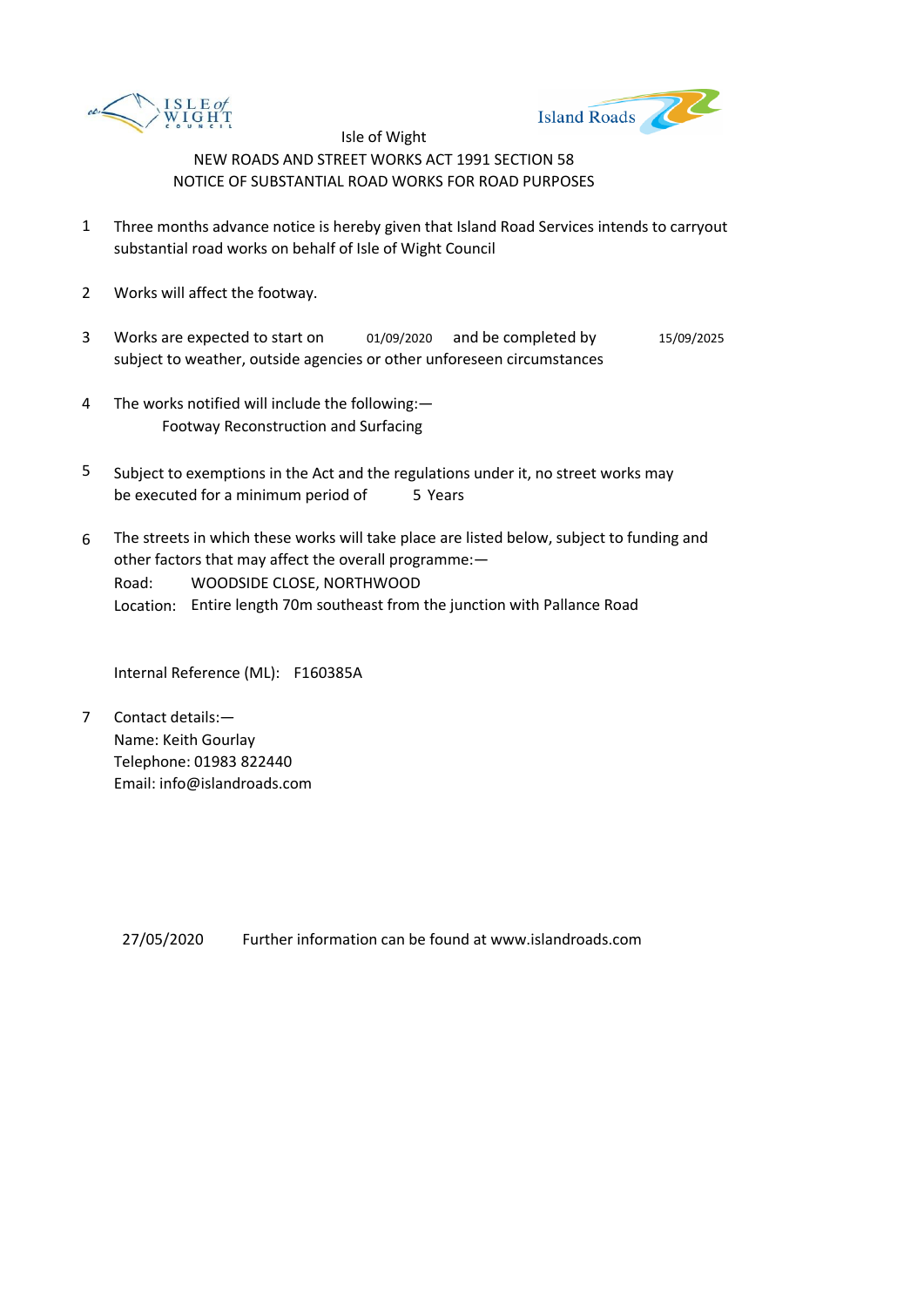



- 1 Three months advance notice is hereby given that Island Road Services intends to carryout substantial road works on behalf of Isle of Wight Council
- 2 Works will affect the footway.
- 3 Works are expected to start on  $01/09/2020$  and be completed by  $15/09/2025$ subject to weather, outside agencies or other unforeseen circumstances
- 4 The works notified will include the following:— Footway Reconstruction and Surfacing
- 5 be executed for a minimum period of 5 Years Subject to exemptions in the Act and the regulations under it, no street works may
- 6 Road: Location: Entire length from the junction with Tennyson Road 138m west The streets in which these works will take place are listed below, subject to funding and other factors that may affect the overall programme:— STANLEY ROAD, COWES

Internal Reference (ML): F161219A

7 Contact details:— Name: Keith Gourlay Telephone: 01983 822440 Email: info@islandroads.com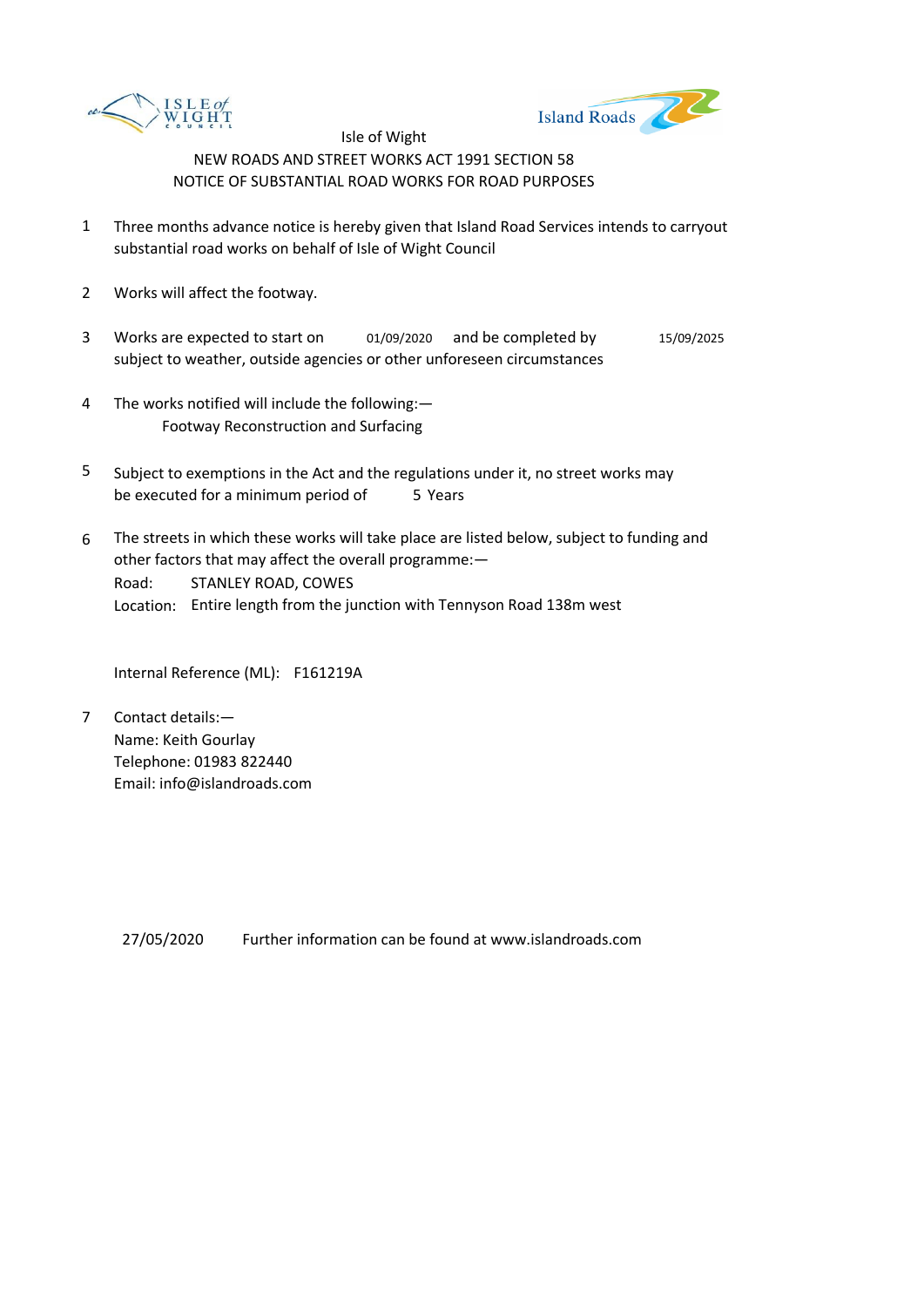



- 1 Three months advance notice is hereby given that Island Road Services intends to carryout substantial road works on behalf of Isle of Wight Council
- 2 Works will affect the footway.
- 3 Works are expected to start on  $01/09/2020$  and be completed by  $15/09/2025$ subject to weather, outside agencies or other unforeseen circumstances
- 4 The works notified will include the following:— Footway Reconstruction and Surfacing
- 5 be executed for a minimum period of 5 Years Subject to exemptions in the Act and the regulations under it, no street works may
- 6 Road: Location: From Hamstead Road 270m east The streets in which these works will take place are listed below, subject to funding and other factors that may affect the overall programme:— MAIN ROAD, SHALFLEET

Internal Reference (ML): F610031A

7 Contact details:— Name: Keith Gourlay Telephone: 01983 822440 Email: info@islandroads.com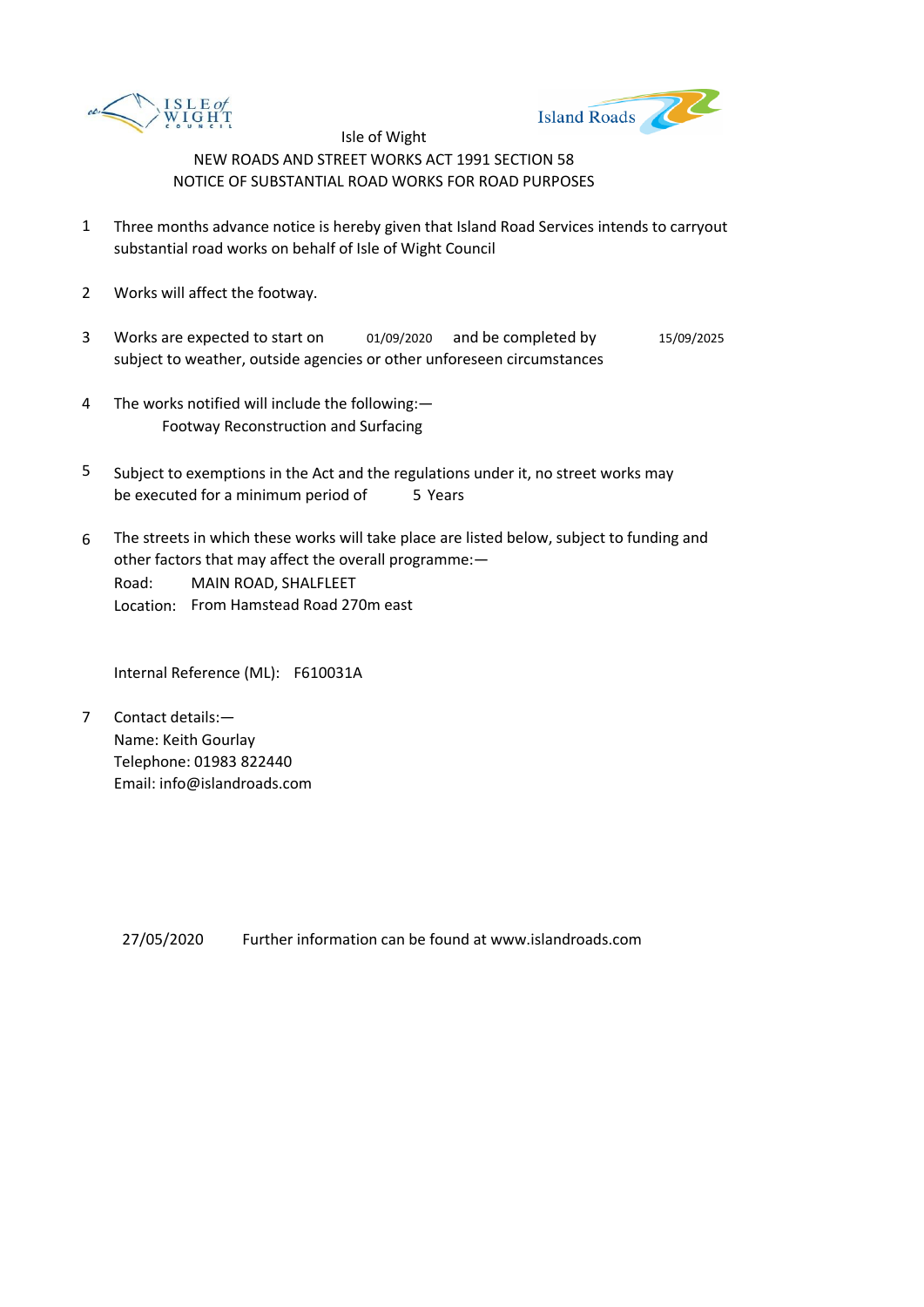



- 1 Three months advance notice is hereby given that Island Road Services intends to carryout substantial road works on behalf of Isle of Wight Council
- 2 Works will affect the footway.
- 3 Works are expected to start on  $01/09/2020$  and be completed by  $15/09/2025$ subject to weather, outside agencies or other unforeseen circumstances
- 4 The works notified will include the following:— Footway Reconstruction and Surfacing
- 5 be executed for a minimum period of 5 Years Subject to exemptions in the Act and the regulations under it, no street works may
- 6 Road: Location: From Station Road 348m West The streets in which these works will take place are listed below, subject to funding and other factors that may affect the overall programme:— MAIN ROAD, SHALFLEET

Internal Reference (ML): F610032A

7 Contact details:— Name: Keith Gourlay Telephone: 01983 822440 Email: info@islandroads.com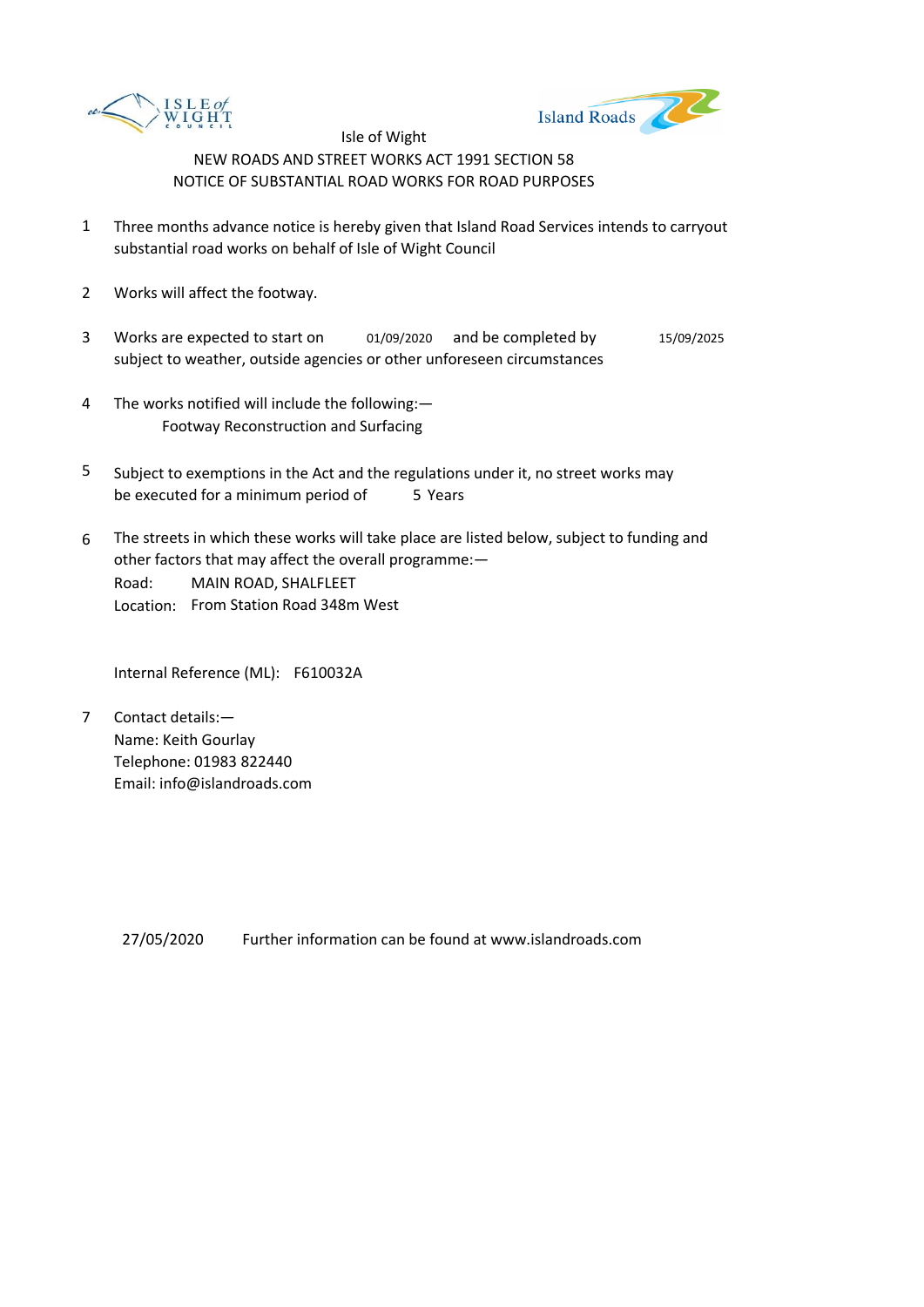



- 1 Three months advance notice is hereby given that Island Road Services intends to carryout substantial road works on behalf of Isle of Wight Council
- 2 Works will affect the footway.
- 3 Works are expected to start on  $01/09/2020$  and be completed by  $15/09/2025$ subject to weather, outside agencies or other unforeseen circumstances
- 4 The works notified will include the following:— Footway Reconstruction and Surfacing
- 5 be executed for a minimum period of 5 Years Subject to exemptions in the Act and the regulations under it, no street works may
- 6 Road: Location: From Dodpits Lane 550m east The streets in which these works will take place are listed below, subject to funding and other factors that may affect the overall programme:— MAIN ROAD, NEWBRIDGE

Internal Reference (ML): F630157A

7 Contact details:— Name: Keith Gourlay Telephone: 01983 822440 Email: info@islandroads.com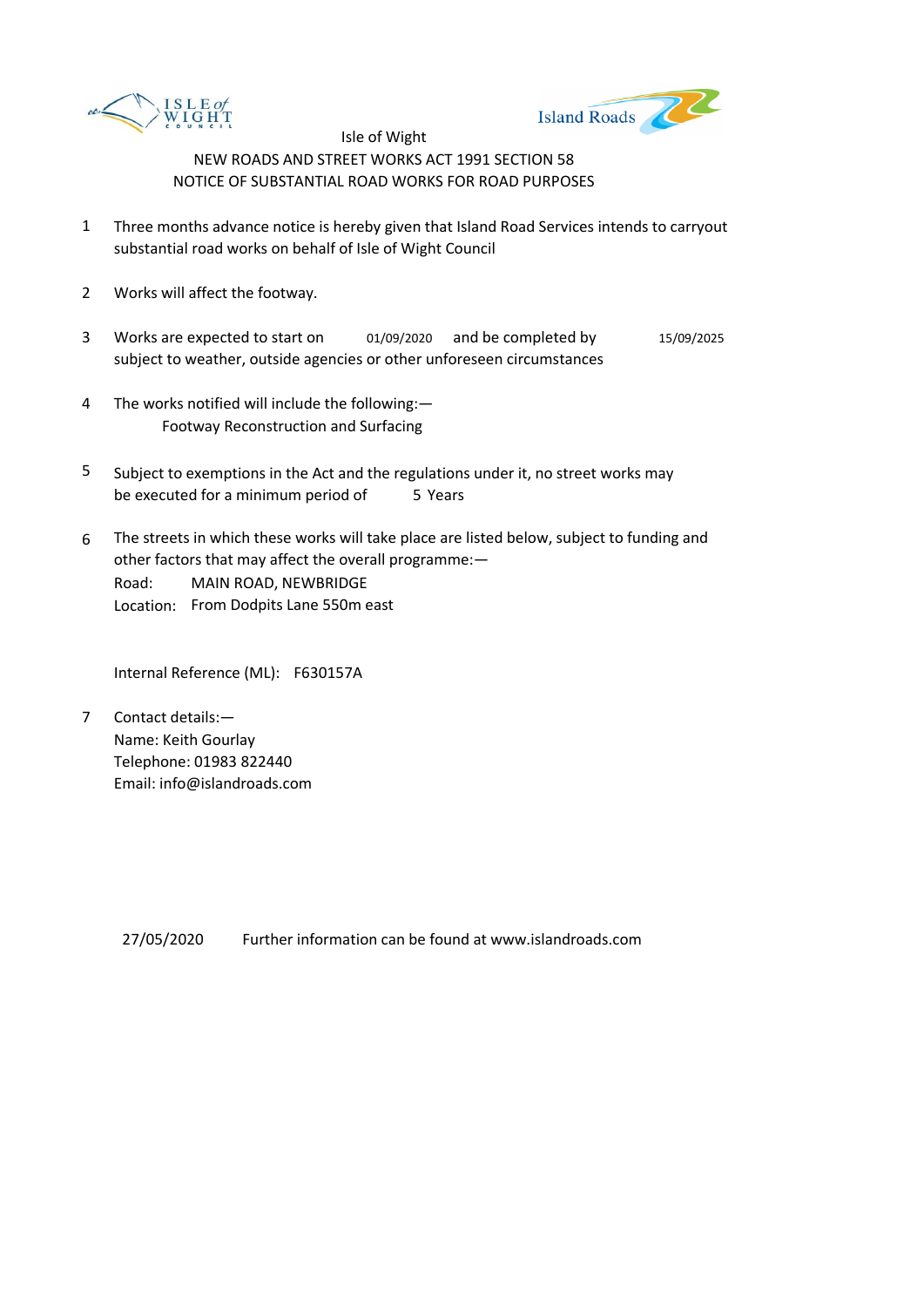



- 1 Three months advance notice is hereby given that Island Road Services intends to carryout substantial road works on behalf of Isle of Wight Council
- 2 Works will affect the footway.
- 3 Works are expected to start on  $01/09/2020$  and be completed by  $15/09/2025$ subject to weather, outside agencies or other unforeseen circumstances
- 4 The works notified will include the following:— Footway Reconstruction and Surfacing
- 5 be executed for a minimum period of 5 Years Subject to exemptions in the Act and the regulations under it, no street works may
- 6 Road: Location: From Newbridge Road 470m west to West Way The streets in which these works will take place are listed below, subject to funding and other factors that may affect the overall programme:— MAIN ROAD, NEWBRIDGE

Internal Reference (ML): F630158A

7 Contact details:— Name: Keith Gourlay Telephone: 01983 822440 Email: info@islandroads.com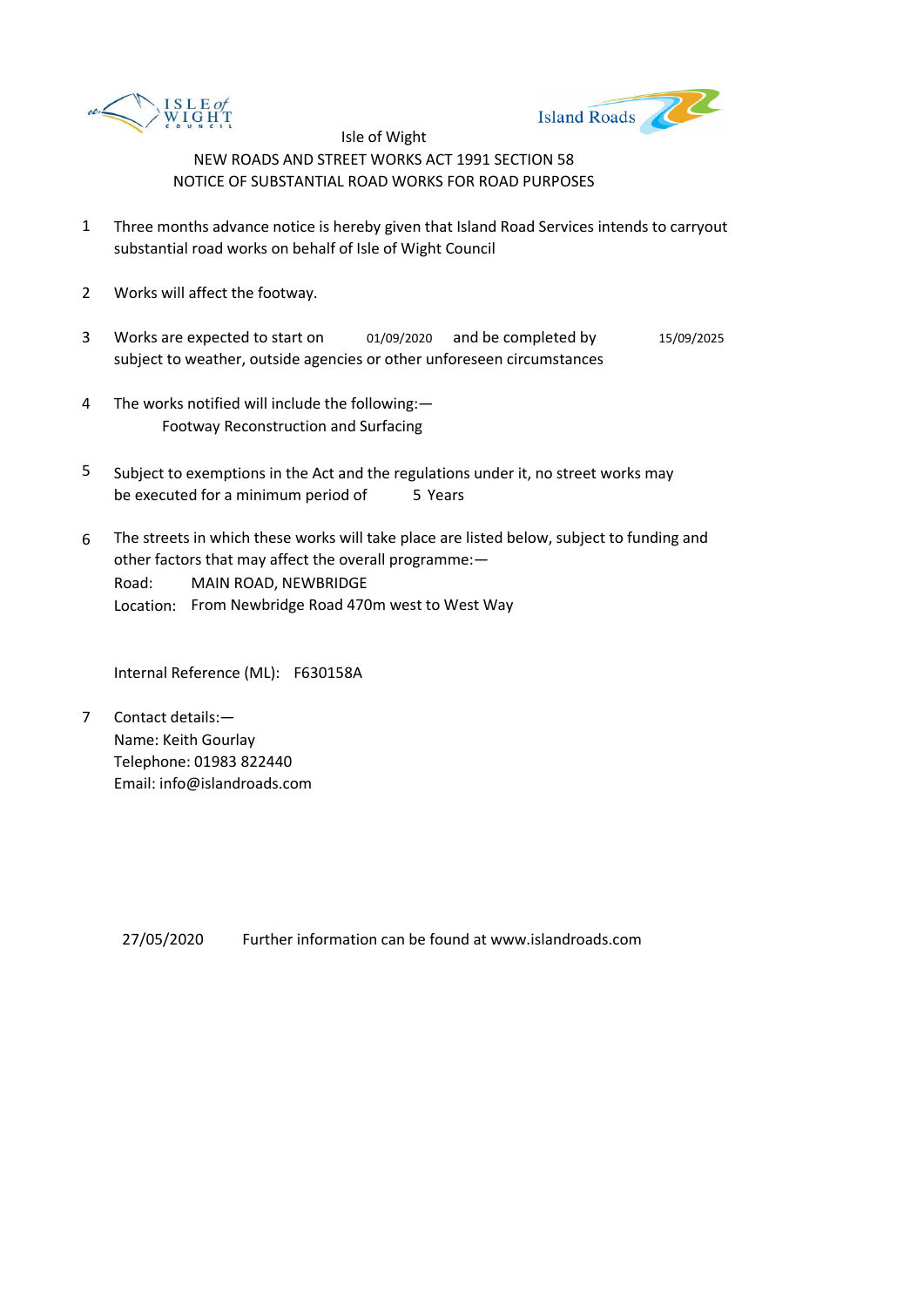



- 1 Three months advance notice is hereby given that Island Road Services intends to carryout substantial road works on behalf of Isle of Wight Council
- 2 Works will affect the footway.
- 3 Works are expected to start on  $01/09/2020$  and be completed by  $15/09/2025$ subject to weather, outside agencies or other unforeseen circumstances
- 4 The works notified will include the following:— Footway Reconstruction and Surfacing
- 5 be executed for a minimum period of 5 Years Subject to exemptions in the Act and the regulations under it, no street works may
- 6 The streets in which these works will take place are listed below, subject to funding and other factors that may affect the overall programme:—

Road: SILCOMBE LANE, FRESHWATER

Location: From the junction with Solent Gardens 122m east to the junction with Arnham Road

Internal Reference (ML): F640564AA

7 Contact details:— Name: Keith Gourlay Telephone: 01983 822440 Email: info@islandroads.com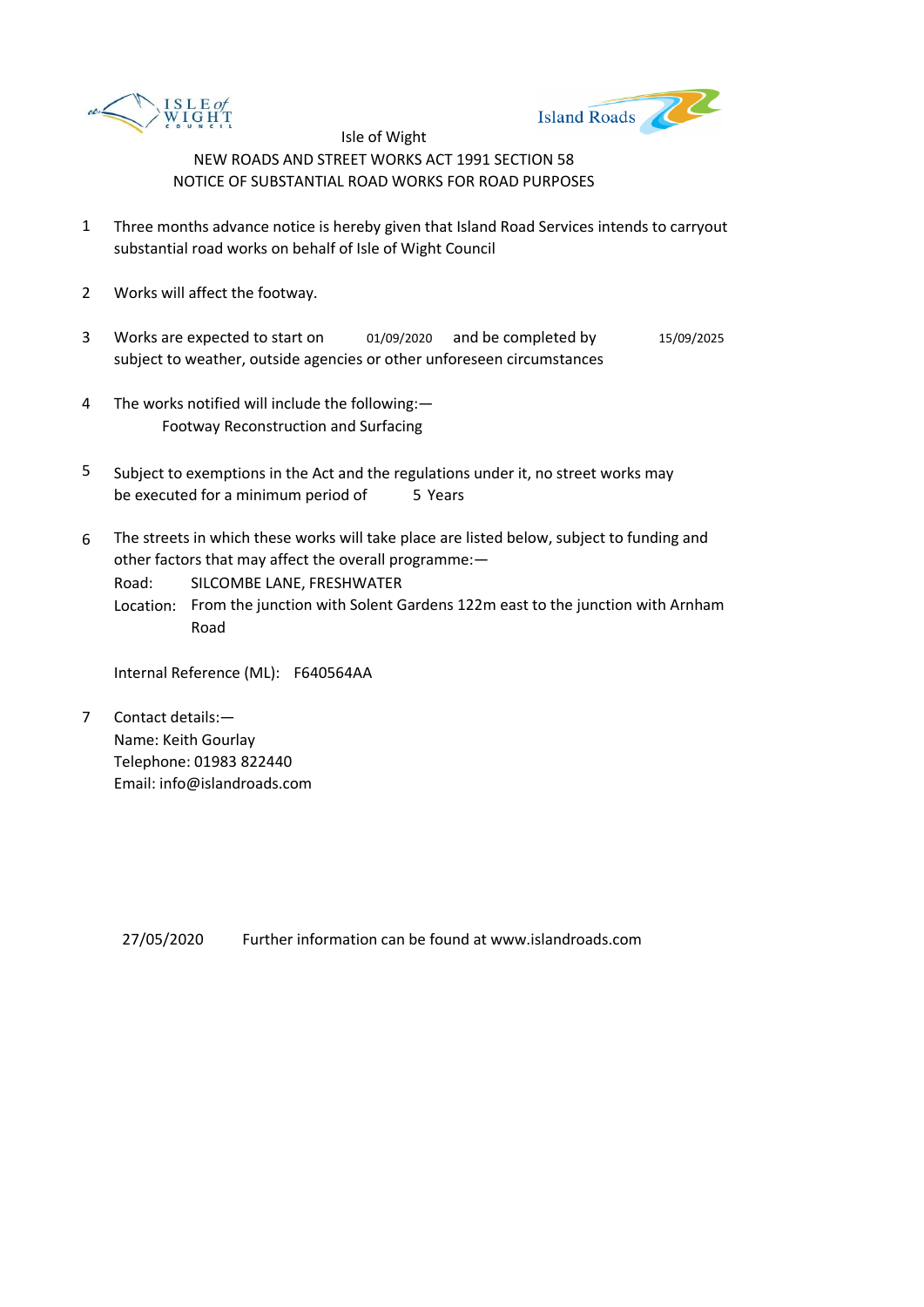



- 1 Three months advance notice is hereby given that Island Road Services intends to carryout substantial road works on behalf of Isle of Wight Council
- 2 Works will affect the footway.
- 3 Works are expected to start on  $01/09/2020$  and be completed by  $15/09/2025$ subject to weather, outside agencies or other unforeseen circumstances
- 4 The works notified will include the following:— Footway Reconstruction and Surfacing
- 5 be executed for a minimum period of 5 Years Subject to exemptions in the Act and the regulations under it, no street works may
- 6 Road: Location: From the junction with Arnham Road 123m east to Heathfield Road The streets in which these works will take place are listed below, subject to funding and other factors that may affect the overall programme:— SILCOMBE LANE, FRESHWATER

Internal Reference (ML): F640564AB

7 Contact details:— Name: Keith Gourlay Telephone: 01983 822440 Email: info@islandroads.com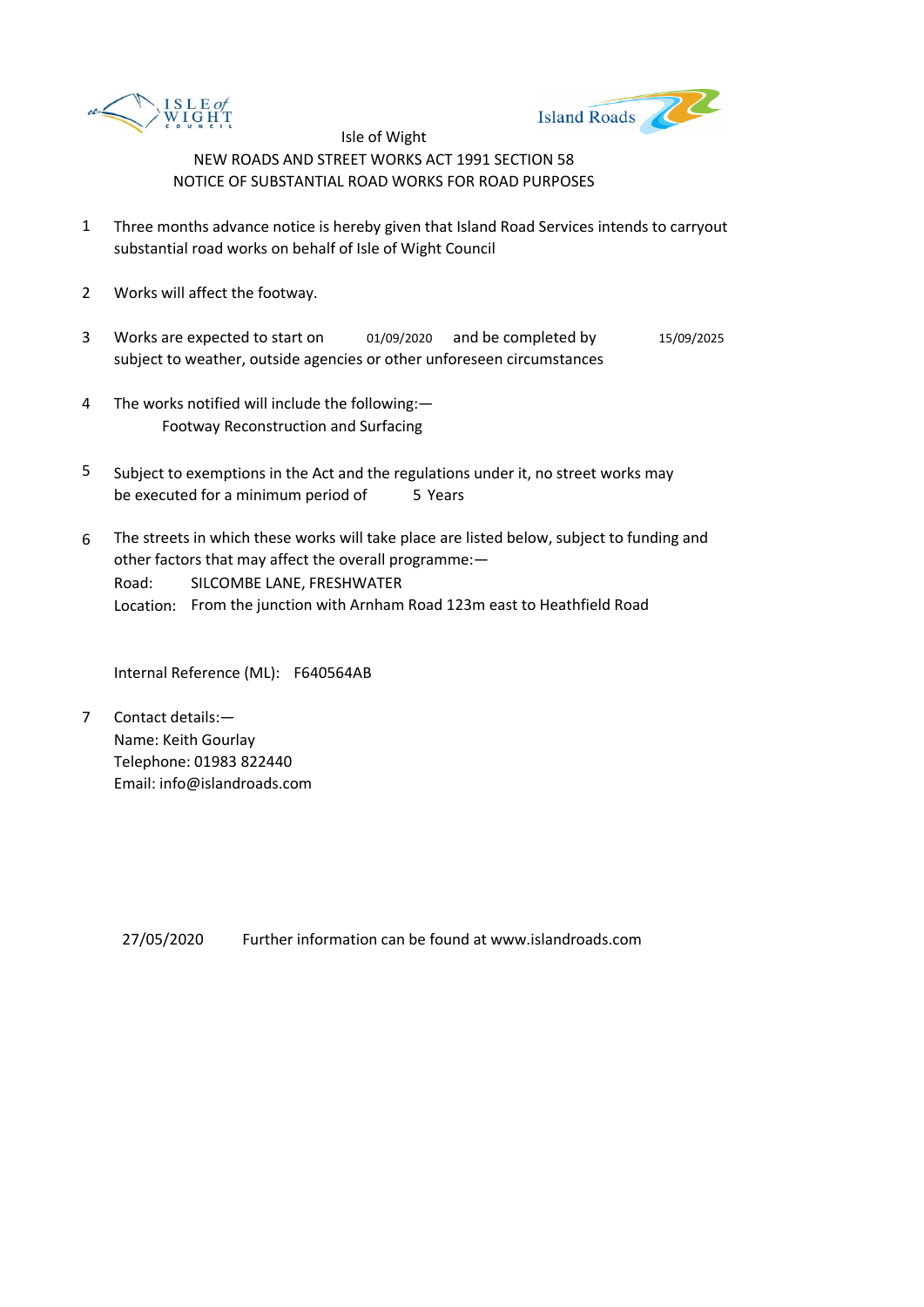



- 1 Three months advance notice is hereby given that Island Road Services intends to carryout substantial road works on behalf of Isle of Wight Council
- 2 Works will affect the footway.
- 3 Works are expected to start on  $01/09/2020$  and be completed by  $15/09/2025$ subject to weather, outside agencies or other unforeseen circumstances
- 4 The works notified will include the following:— Footway Reconstruction and Surfacing
- 5 be executed for a minimum period of 5 Years Subject to exemptions in the Act and the regulations under it, no street works may
- 6 Road: Location: From the junction with Colwell Lane 188m north The streets in which these works will take place are listed below, subject to funding and other factors that may affect the overall programme:— SOLENT GARDENS, FRESHWATER

Internal Reference (ML): F640580AA

7 Contact details:— Name: Keith Gourlay Telephone: 01983 822440 Email: info@islandroads.com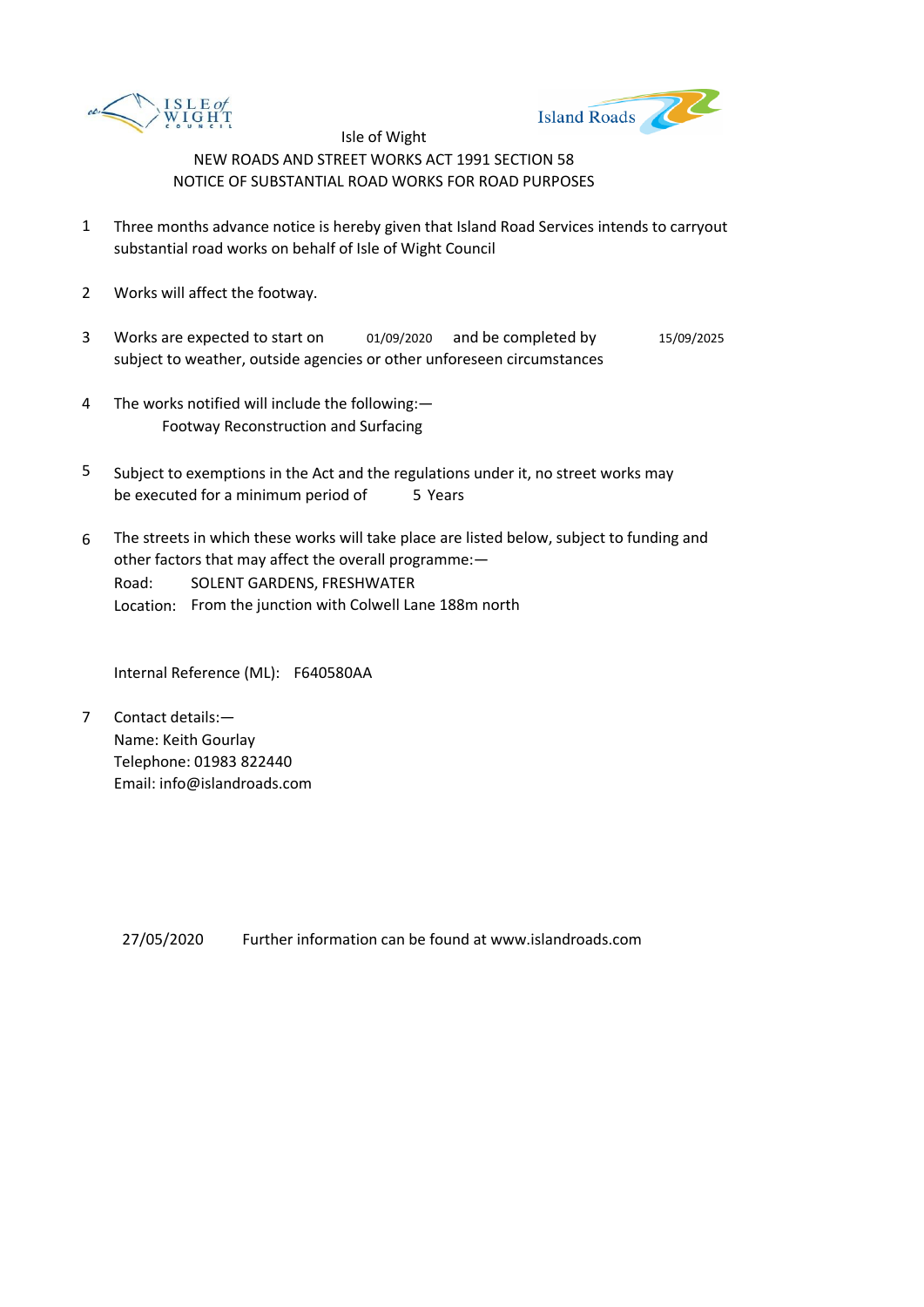



- 1 Three months advance notice is hereby given that Island Road Services intends to carryout substantial road works on behalf of Isle of Wight Council
- 2 Works will affect the footway.
- 3 Works are expected to start on  $01/09/2020$  and be completed by  $15/09/2025$ subject to weather, outside agencies or other unforeseen circumstances
- 4 The works notified will include the following:— Footway Reconstruction and Surfacing
- 5 be executed for a minimum period of 5 Years Subject to exemptions in the Act and the regulations under it, no street works may
- 6 Road: Location: Righthand spur at the end of Solent Gardens 95m The streets in which these works will take place are listed below, subject to funding and other factors that may affect the overall programme:— SOLENT GARDENS, FRESHWATER

Internal Reference (ML): F640580AB

7 Contact details:— Name: Keith Gourlay Telephone: 01983 822440 Email: info@islandroads.com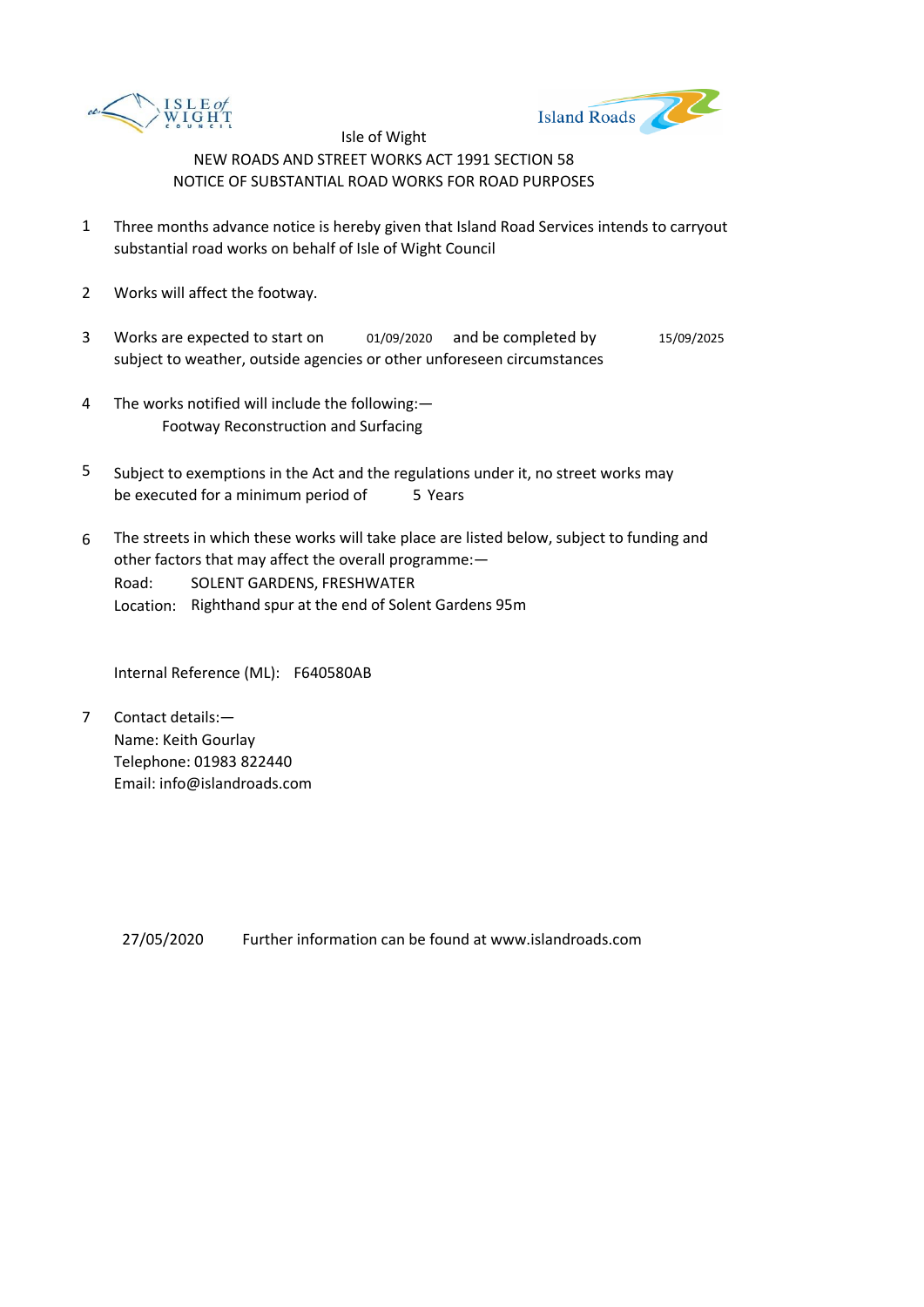



- 1 Three months advance notice is hereby given that Island Road Services intends to carryout substantial road works on behalf of Isle of Wight Council
- 2 Works will affect the footway.
- 3 Works are expected to start on  $01/09/2020$  and be completed by  $15/09/2025$ subject to weather, outside agencies or other unforeseen circumstances
- 4 The works notified will include the following:— Footway Reconstruction and Surfacing
- 5 be executed for a minimum period of 5 Years Subject to exemptions in the Act and the regulations under it, no street works may
- 6 The streets in which these works will take place are listed below, subject to funding and other factors that may affect the overall programme:—

Road: NODES ROAD, NORTHWOOD

Location: From the junction with Place Road 170m southeast to Cranleigh Gardens 340m southeast

Internal Reference (ML): F110041AA

7 Contact details:— Name: Keith Gourlay Telephone: 01983 822440 Email: info@islandroads.com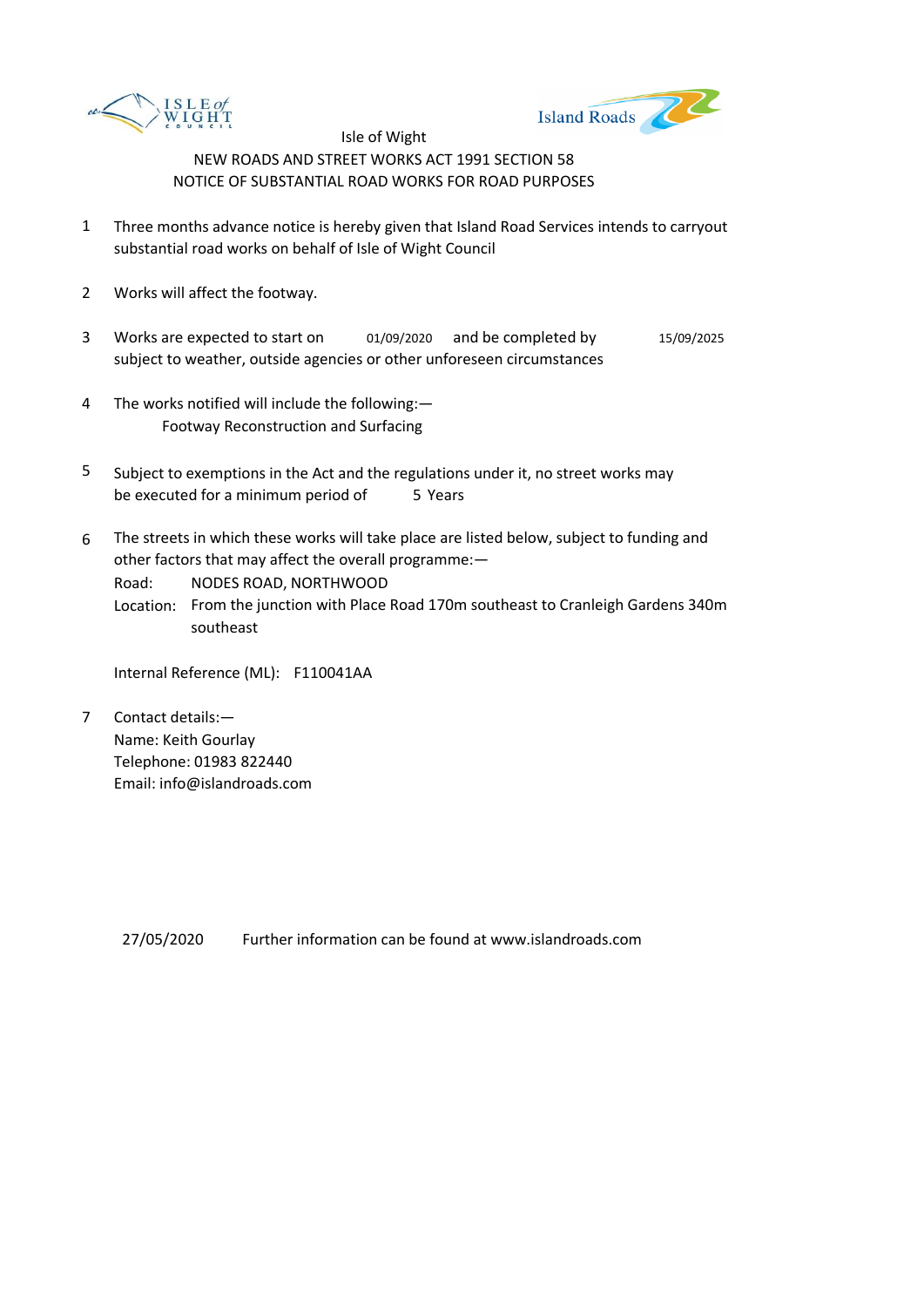



- 1 Three months advance notice is hereby given that Island Road Services intends to carryout substantial road works on behalf of Isle of Wight Council
- 2 Works will affect the footway.
- 3 Works are expected to start on  $01/09/2020$  and be completed by  $15/09/2025$ subject to weather, outside agencies or other unforeseen circumstances
- 4 The works notified will include the following:— Footway Reconstruction and Surfacing
- 5 be executed for a minimum period of 5 Years Subject to exemptions in the Act and the regulations under it, no street works may
- 6 Road: Location: From Beatrice Avenue to Minerva Road The streets in which these works will take place are listed below, subject to funding and other factors that may affect the overall programme:— VICTORIA GROVE, EAST COWES

Internal Reference (ML): F130034A

7 Contact details:— Name: Keith Gourlay Telephone: 01983 822440 Email: info@islandroads.com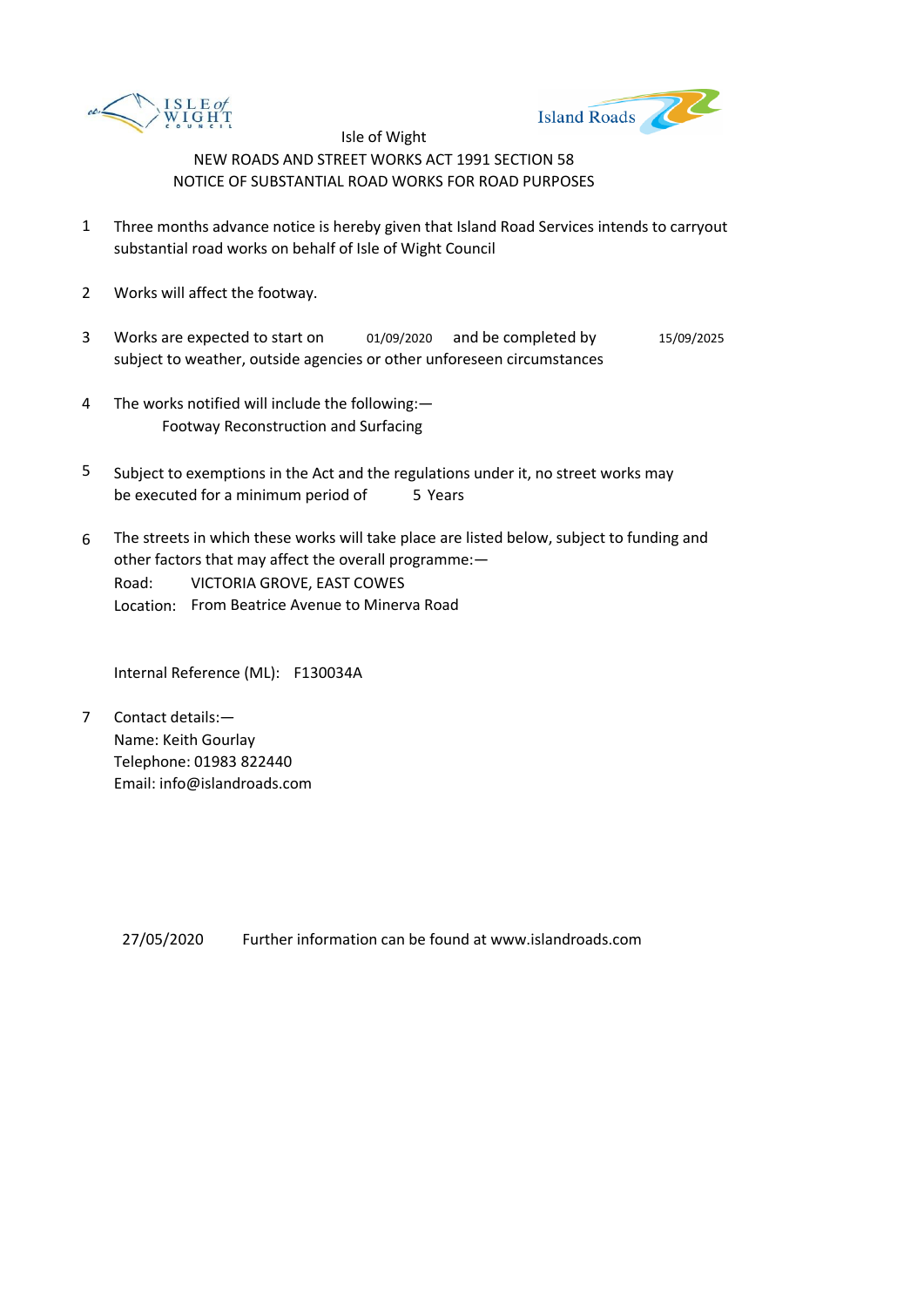



- 1 Three months advance notice is hereby given that Island Road Services intends to carryout substantial road works on behalf of Isle of Wight Council
- 2 Works will affect the footway.
- 3 Works are expected to start on  $01/09/2020$  and be completed by  $15/09/2025$ subject to weather, outside agencies or other unforeseen circumstances
- 4 The works notified will include the following:— Footway Reconstruction and Surfacing
- 5 be executed for a minimum period of 5 Years Subject to exemptions in the Act and the regulations under it, no street works may
- 6 Road: Location: From the junction with Worsley Road 160m east The streets in which these works will take place are listed below, subject to funding and other factors that may affect the overall programme:— TUTONS HILL, COWES

Internal Reference (ML): F130094A

7 Contact details:— Name: Keith Gourlay Telephone: 01983 822440 Email: info@islandroads.com